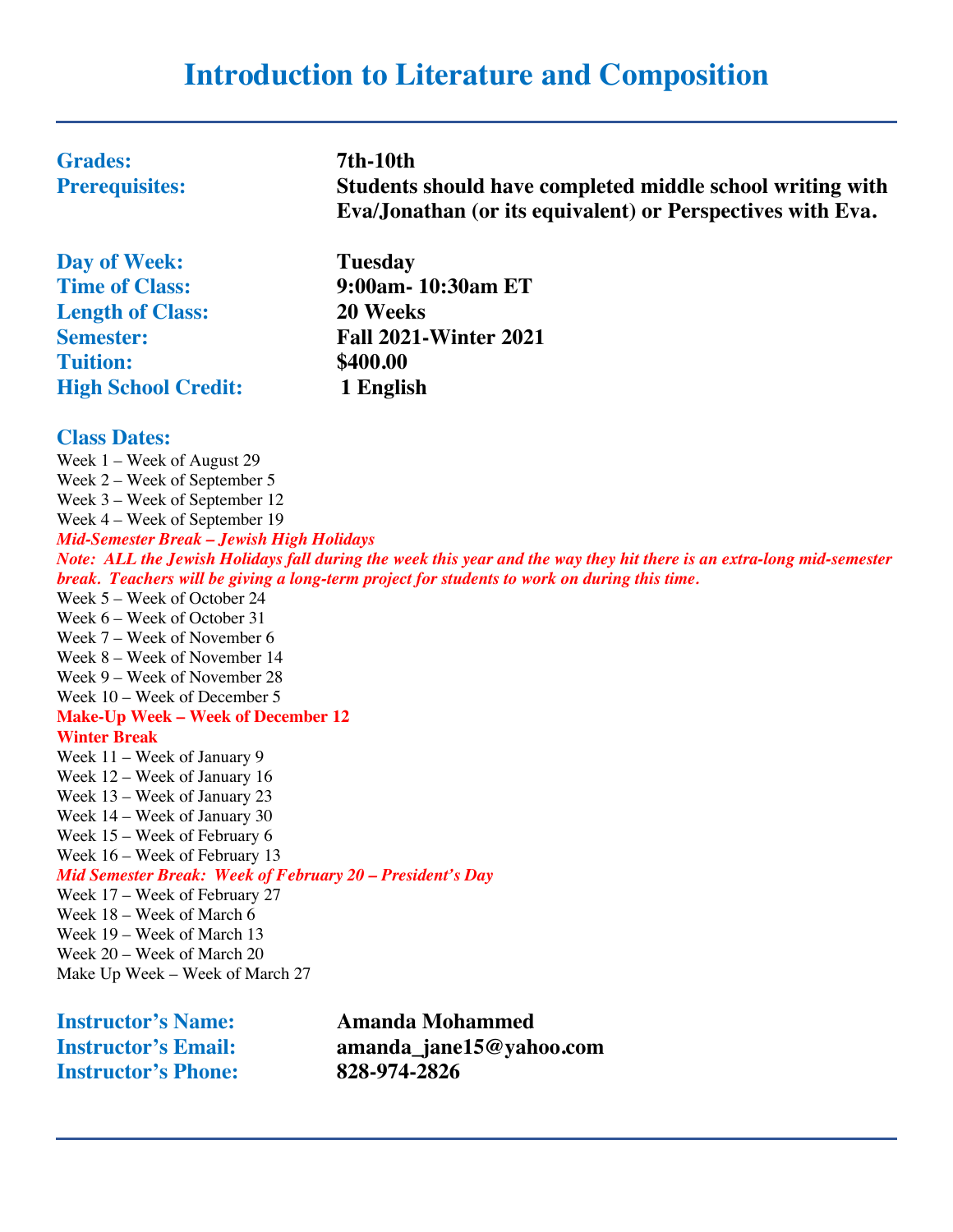# **Description of Class:**

Have you ever read a work of great literature and wondered how and why the author created the work they did?

This course will introduce you to "literary reading". This is a way to learn about the contexts of stories, including information about the author, textual elements, and other aspects of the assigned works of great literature. This curriculum/course provides opportunities for writing practice while simultaneously growing familiar with some of the greatest writers of all time. Each module directs the student to specific context resources, including readings, art, music, poetry, etc., via web links in the study guide. For your convenience, the links are listed by module. Please note that these pages offer links to online resources only. Off-line resources, as well as instructions for reading assignments and reference pages are found in the study guide (provided via PDF).

## **Class Approach:**

This course will be interactive, and student driven. Students will complete reading, writing and projects.

### **Goals:**

This course is designed for the students to interact with the works of literature. Students will immerse themselves in many aspects of the work including art, music, history, setting and more.

# **Textbook: Many are available free online. Unabridged versions required.**

Short stories (Provided by teacher) Around the World In 80 Days (ISBN-13: 979-8741663370) Pygmalion (ISBN-10: 0486282228) No Fear Shakespeare: The Tempest (ISBN-10: 1586638491) Treasure Island (please use the link below. I would like students to have this copy.) https://www.amazon.com/Treasure-Island-Robert-Louis-Stevensonebook/dp/B09QJ6SKXD/ref=sr\_1\_23?crid=24BV7BLGZRJXU&keywords=treasure+isl and&qid=1642718601&sprefix=treasure+island%2Caps%2C135&sr=8-23

# **Additional Supplies/Resources Needed:**

Microphone / Headset for Class Discussions Word Processing program Ability to explore various websites related to each literary work Binder (optional) to place printed pdf student book into Pencil/Pen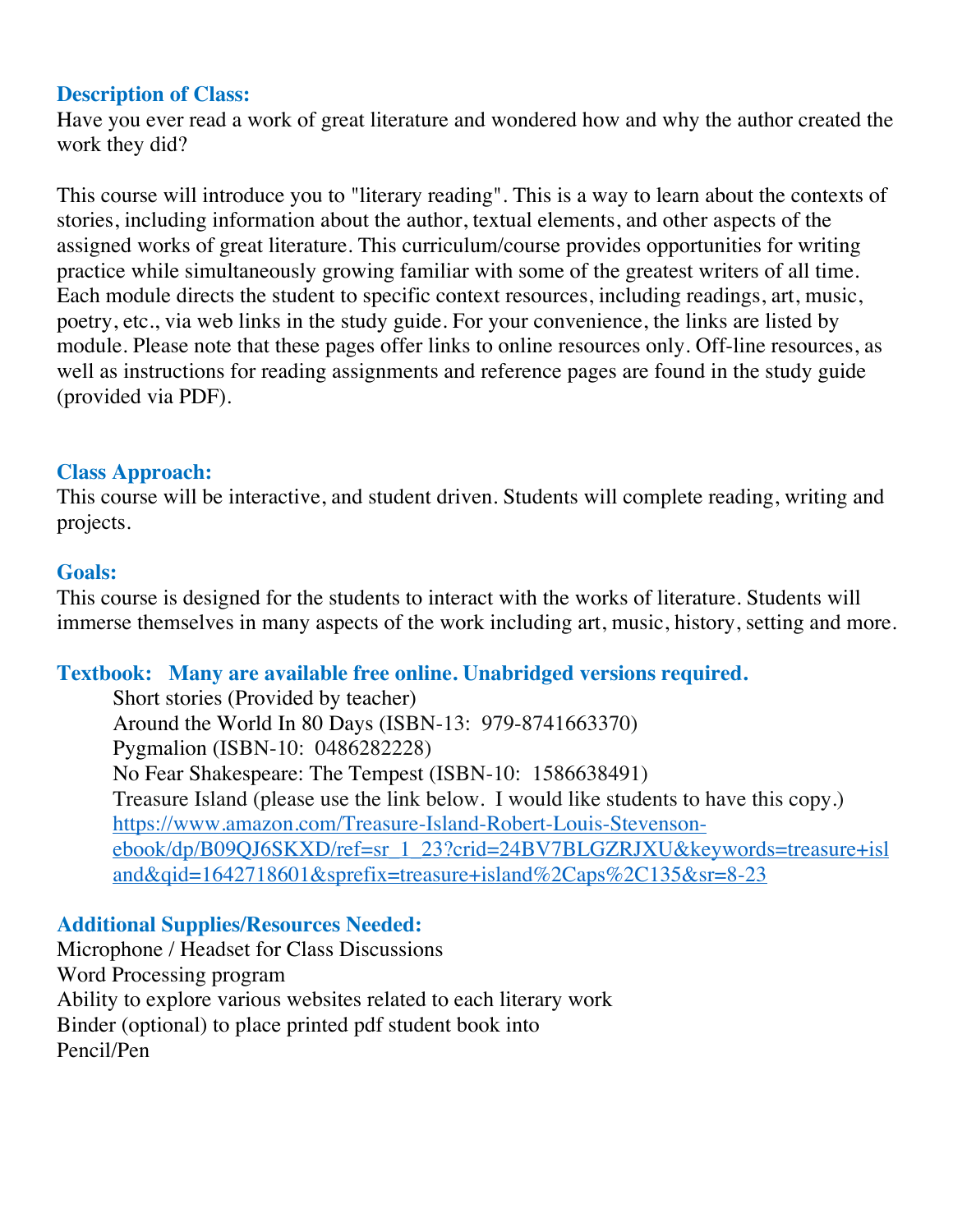### **Requirements:**

One hundred percent effort, honesty and politeness are expected in class.

#### **Weekly Homework:**

Homework will be listed in the PDF. Approximately 4-6 hours of homework a week can be expected. This includes reading selections, writing assignments, viewing outside resources that correlate with text.

#### **Homework Policy:**

Students are expected to come to class having completed all homework prior to class start. It is imperative that students stay up to date with course work, otherwise they will be unable to participate in the class discussions.

### **Evaluation:**

The grading rubric for writing assignments will be given at the start of the course.

# **Grading Scale:**

The student will be graded using a ten point grading scale.

100-90 A 80-89 B 70-79 C 60-69 D Below 60 F

# **Anticipated Weekly Course Schedule:**

| <b>Week</b>   | <b>Topic</b>                          |
|---------------|---------------------------------------|
| Week 1        | Around the World In 80 Days-Author    |
|               | Profile                               |
| <b>Week 2</b> | Around the World In 80 Days- Write    |
|               | and Approach Paper. Discuss           |
|               | associated music and art links.       |
| Week 3        | Around the World In 80 Days- Write    |
|               | a first draft Essay Response and turn |
|               | in for feedback. Discuss historical   |
|               | context and video links.              |
| Week 4        | Around the World In 80 Days- Write    |
|               | the story in form of a news article.  |
|               | Discuss Poetry, audio/video links.    |
| Week 5        | Around the World In 80 Days- Share    |
|               | written papers, wrap up the novel.    |
|               | Project.                              |